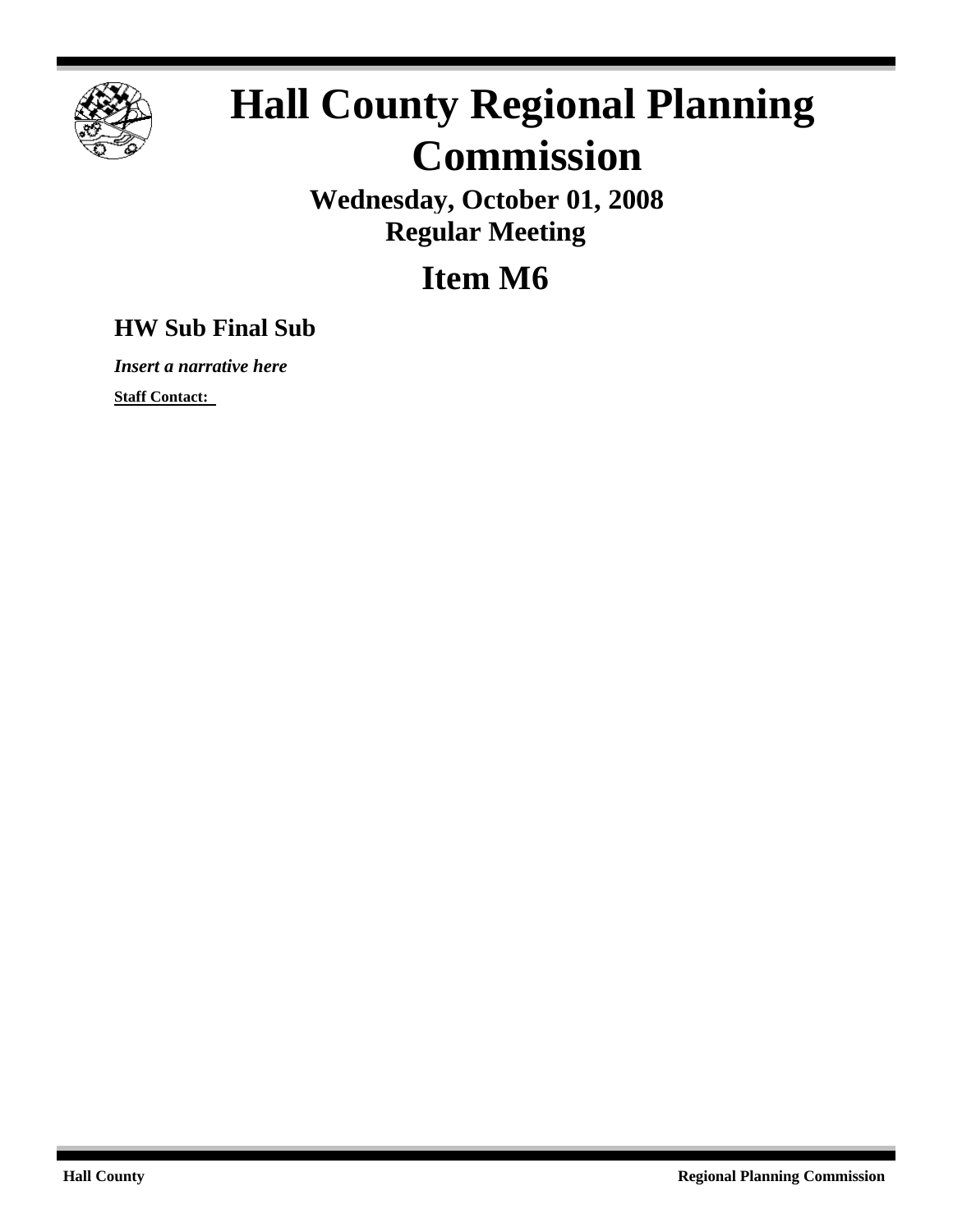September 18, 2008

Dear Members of the Board:

## **RE: Final Plat – HW Subdivision**

For reasons of Section 19-923 Revised Statues of Nebraska, as amended, there is herewith submitted a final plat of HW Subdivision, located south of Nebraska Hwy 2, and North of Nevada Ave., and East of Independence Avenue, in Grand Island, Hall County, Nebraska.

This final plat proposes to create 2 lots on a tract of land comprising a part of the West Half of the Northeast Quarter (W1/2NE1/4) of Section Two (2), Township Eleven (11) North, Range Ten (10) West of the  $6^h$  P.M., in the City of Grand Island, Hall County, Nebraska. This land consists of approximately 16.067 acres.

You are hereby notified that the Regional Planning Commission will consider this final plat at the next meeting that will be held at 6:00 p.m. on October 1, 2008 in the Council Chambers located in Grand Island's City Hall.

Sincerely,

Chad Nabity, AICP Planning Director

cc: City Clerk City Attorney Director of Public Works Director of Utilities Director of Building Inspections Manager of Postal Operations Rockwell and Associates

This letter was sent to the following School Districts 1R, 2, 3, 8, 12, 19, 82, 83, 100, 126.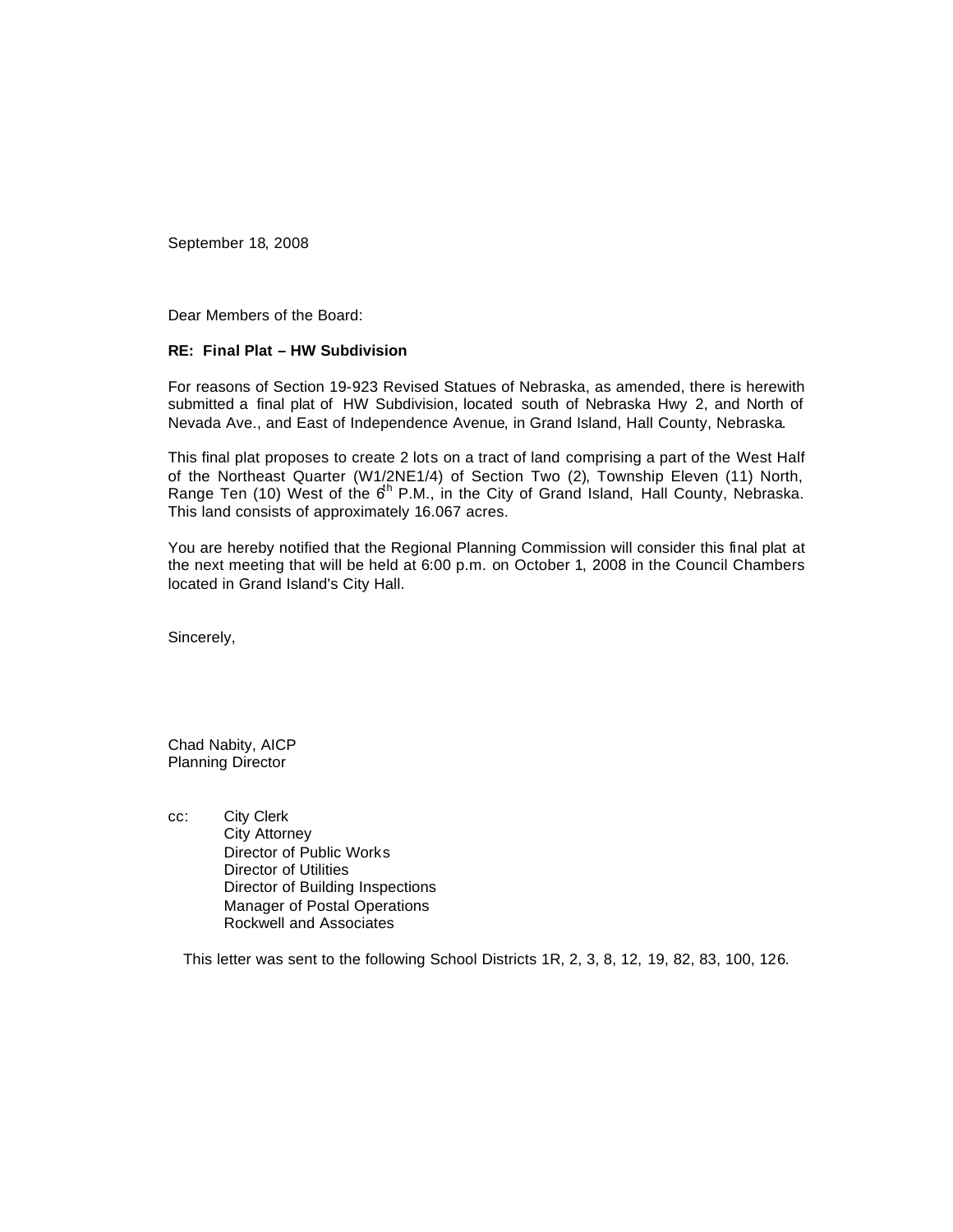